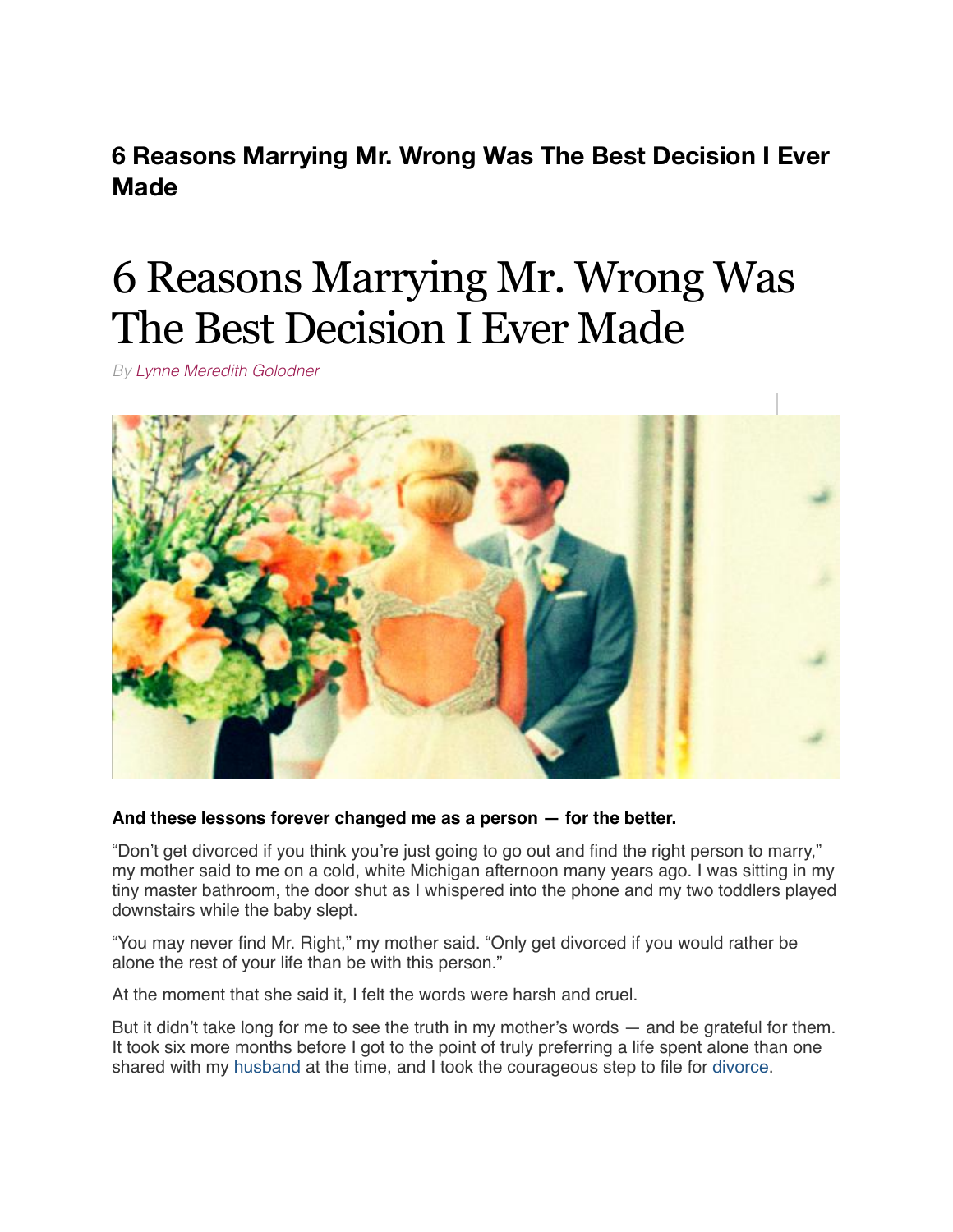In 2006, I wrote [an article about how Orthodox sex was so hot.](http://www.yourtango.com/200623/forbidden-desires) Despite the fact that two years later my Orthodox marriage crashed and burned, I don't regret writing that piece. In fact, I'm pretty proud of it for more reasons than you might think. (Even though the marriage ended, we did have [hot sex](http://www.yourtango.com/experts/sean-jameson/hot-sex-moves) at times. There is always good amid the bad, and we had eight years with pockets of pretty damn good.)

## **Once a person divorces, it would be easy to say, "I never should have [married](http://www.yourtango.com/married-lovestage) that person in the first place."**

We always want to avoid the hurt, anger and sense of loss. But I'm really glad I married my ex because I wouldn't be the person I am today if I hadn't.

Sometimes, it's a good thing to marry Mr. Wrong — because it leads you to Ms. Right, a.k.a. your Self.

Over the eight years of my first marriage, I spent many late, lonely nights on the phone with a grad school friend who lived in Wyoming, turning over the details of my unhappy marriage. (His soothing voice calmed my nerves and made me feel less alone, like I was worth loving.)

During that marriage, I awoke from infrequent dreams about my college boyfriend, wondering where he was and if I would have been happier with him. (I wouldn't have.)

## **Marrying the wrong guy gave me six great life lessons that forever changed me, and for that I will be eternally grateful to my ex-husband:**

## **1. He's the reason I have the best three children in the world.**

I know every mother says that, but truly I feel lucky to be their mother. It is said that the child chooses the parents and if that's true, I am really glad my three chose me. They are smart, sweet, outspoken, unique and full of [love](http://www.yourtango.com/love). I don't know what my life would be like without them.

Being their mother makes me more patient, more kind, more caring, and it gives my life focus and meaning beyond work. I often ask myself what the purpose of our lives is, and when I look at my three children, I begin to understand. We are here on this planet to leave a legacy, to make the world a better place, to contribute to community. We are not here for ourselves. And being a mother has broadened my sense of purpose and motivation as well as expanded my ability to love.

## **2. He helped me stand on my two feet.**

Before I married my ex, I was needy and insecure, seeking love and acceptance anywhere I could find it. This led me to date a lot of guys in high school and college, miss opportunities to broaden my own horizons, travel and try new things while I focused agonizingly on relationships and clung to people I thought might complete me. It wasn't a pretty picture.

He made me realize that being with another person can't erase the loneliness inside. Only I could do that. I had to bravely look at myself in the mirror and face the fact that even legally bound to another person, I was inherently alone  $-$  and then slowly eliminate my fear of that. I like myself now, and I like my time alone. I am not afraid of it. Secondly, being married to my ex and having three kids in four years forced me to stand up and take charge. He wasn't around a lot, so I had to run the show. I couldn't cling; he wasn't there to let me. I had to shake